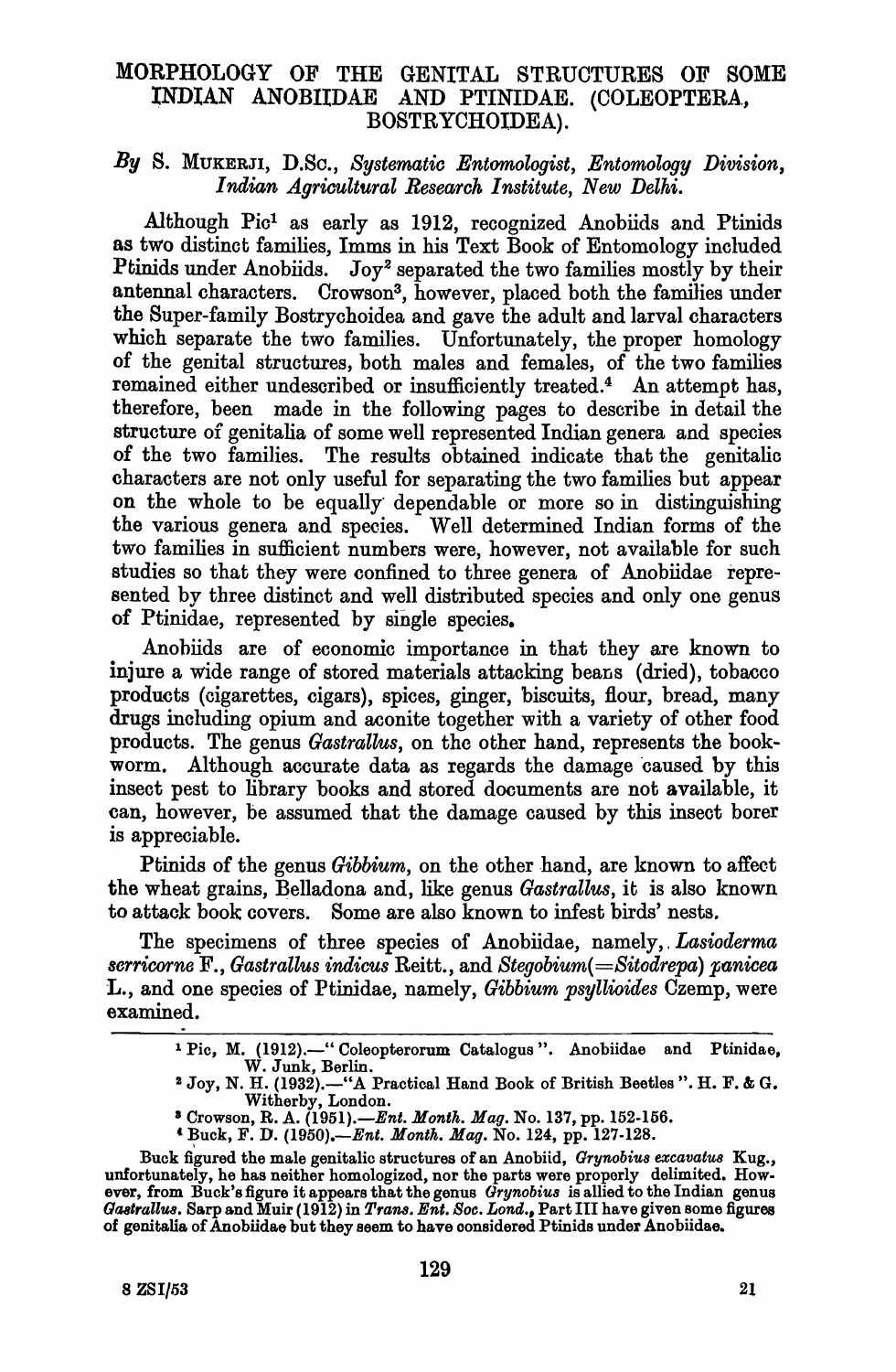The named specimens were obtained from the National Pusa Collection of the Indian Agricultural Researoh Institute, New Delhi. The details of the host records quoted herein have been noted down from the\_ labels affixed to the specimens. The specimens of *Lasioderma serricorne* F., were available in the collection from Ajwan, Aniseed, Cinnamon, Cardamom (in storage), *Coriandrum sativum* (in storage), cotton seed (in storage-larvae), coconut cake (in storage), Date (in storage), kusum flower cake (in storage), nutmeg (boring in storage), *Peucedenum gravoe*  lens (seeds in storage), plantain leaf, *Poinciana regia* (pod poppy retals) (pressed), poppy leaf (wrappings), (" Shaftal" leaves, larvae), tobacco packets, eigarettes (in tin), cigar-" cheroot", turmeric dry (in storage); of *Gastrallus indicus* Reitt., from paste-board, book, cover of books; of *Stegobiurn (=Sitodrepa) panicea* L. from Aniseed (in storage) and Cummin seed (in storage); and of *Gibbium psyllioides* Czemp., from *Bella*dona, wheat grain (in storage) and Bird's nest.

#### ANOBIIDAE

#### **Gastrallus indicus** Reitt.

## MALE. (Text-fig. 1, *a.* b.)

The lateral arches (Text-fig. 1  $a$ ) of each side not distinct as in the case of Bruchidae ; the basal portion of the paramere *(prm)* of each side descends rather indistinctly as lateral arches ventrad and joins with its pair of the opposite side thus forming a rather thin ridge from which a small feeble-shaped hypomere  $(Hyp)$  originates; the parameres of each side, basally broad and sub-traingular, its distal one-third forked or paired on each side, the latero-ectad part thickly built, excavated entad at distal one-third and bears a shallow notch at the middle dividing the paramere'into an inner tubercular part and a finger-shaped process ectad fringed with longish hairs; inwardly near about the middle, it bears a few short hairs, the portion laterad to the exophallus arises from the excavity at the base of the paramere of each side, subtriangular and hollow structurally, its distal tip ending in a pair of closely apposed hooks, the entire structure joins angularly on each side with the main body of the paramere by a narrow perpendicular ridge formed by a pair of laminated plates. The dorsal part of the paramere at the base repre-· sents the phallobase (PHB) and between somewhat indistinguishable dorsal (phallobase) and latero-ventral arches (lateral arohes) runs the prominent exophallus (Exp) somewhat narrower at the base but broader distally; the exophallus at its distal half deeply chitinized and bears near about the middle a pair of laminated processes with their pointed tips directed cephalad  $(\bar{E}x.pr.)$ , distally the exophallus bears in the middle sparsely distributed hairs, the exophallic valve  $(Exvl)$  at the tip of the exophallus triangular in shape with its margin rounded off, the exophallic valve gives support to the fairly large cylindrical endophallus (END) well spread out when evaginated ; the distal half of the endophalIus is deeply chitnized internally and bears a cone-shaped appearance at the spread-out tip of which the gonopore opens. In continuation of the exophallus, the sub-ellipsoidal exophallic apodeme *(ex.ap)* extends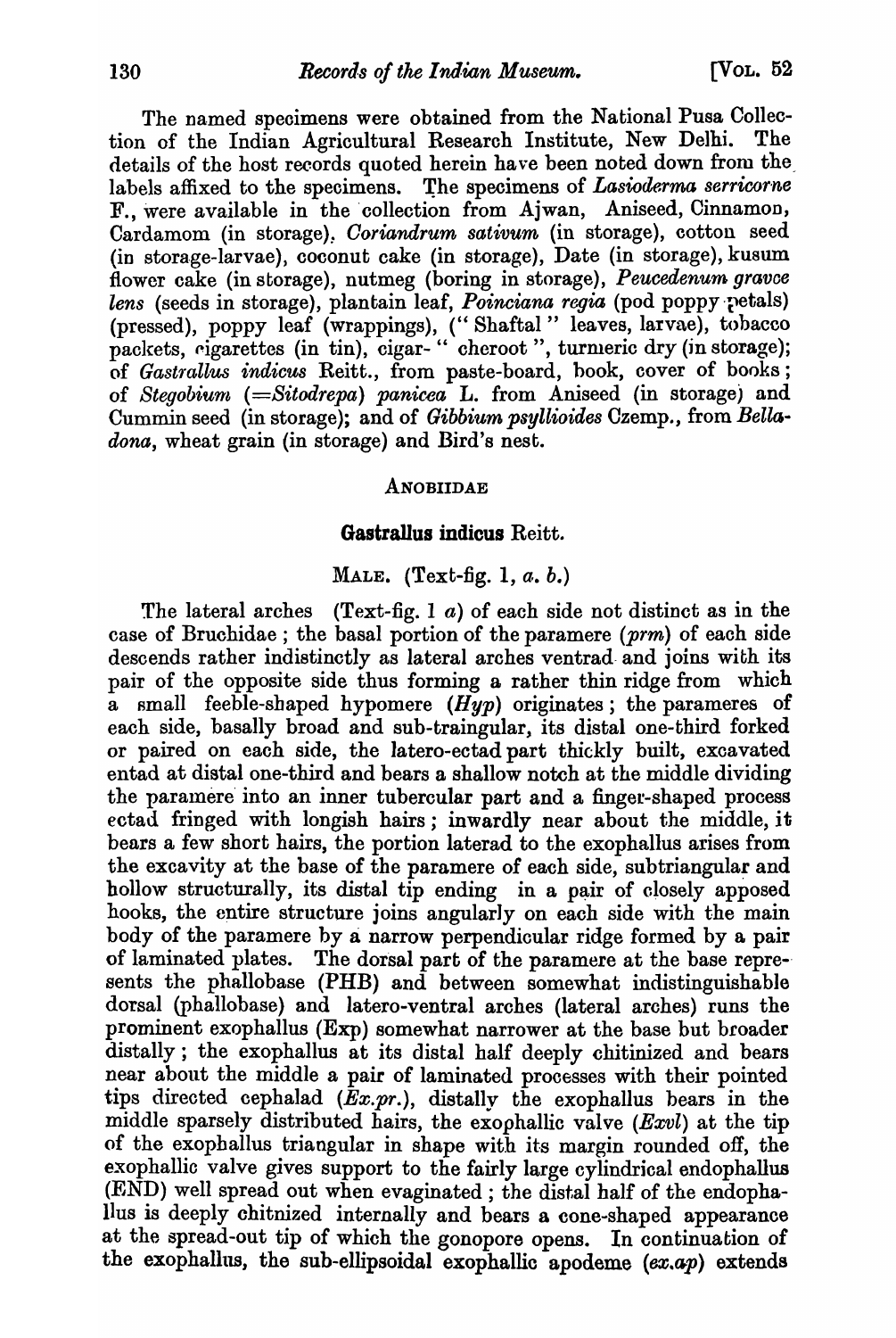beyond the tenth segment, cephalad it bears notch just mesodorsad to the indistinct hypomere, the narrower distal end of the hypomere bears a distally clubbed but pointed peculiar structure the hypomeral prong (Hy pr.) which apparently supports the base of the well developed exophallus and enclosed endophallus, the tip of this prong extends beyond the anterior margin of the exophallic apodeme. This slender rod-like



Text-fig. 1. Gastrallus indicus Reitt. a. & genitalia, END-endophallus; Ex. ap.exophallic apodeme; Exp—exophallus; Ex. pr.—prongs of exophallus; Ex. vl.—exophallic valve; Hypr.—hypomere; Hyp.—hypomeral prong; la—lateral arch; prm.—parameres. b. VIIs, VIIIs—7th and 8th Sternites; pr. VIIs—prongs of 7 f. Stegobium (=Sitodrepa) panicea L. 3 genitalia, END-endophallus; ex. ap.-<br>exophallic apodeme; Exp. exophallus (with D. L. V.-dorsal, ventral and lateral valves); Hyp-hypomere; PHB-phallobase; PHB. ex.: Phallobase (expanded<br>part); PBH sp.-spines on phallobase; la-lateral arch; prm.--paramere, g.<br> $\hat{Q}$  genitalia. h. Lassioderna serricorme F.  $\hat{Q}$  genitalia; END-ondophal exophallic apodeme; Hyp-hypomere; PHB-phallobase; PHB. sp.-Spines on phallobase; la-lateral arch; prm. paramere.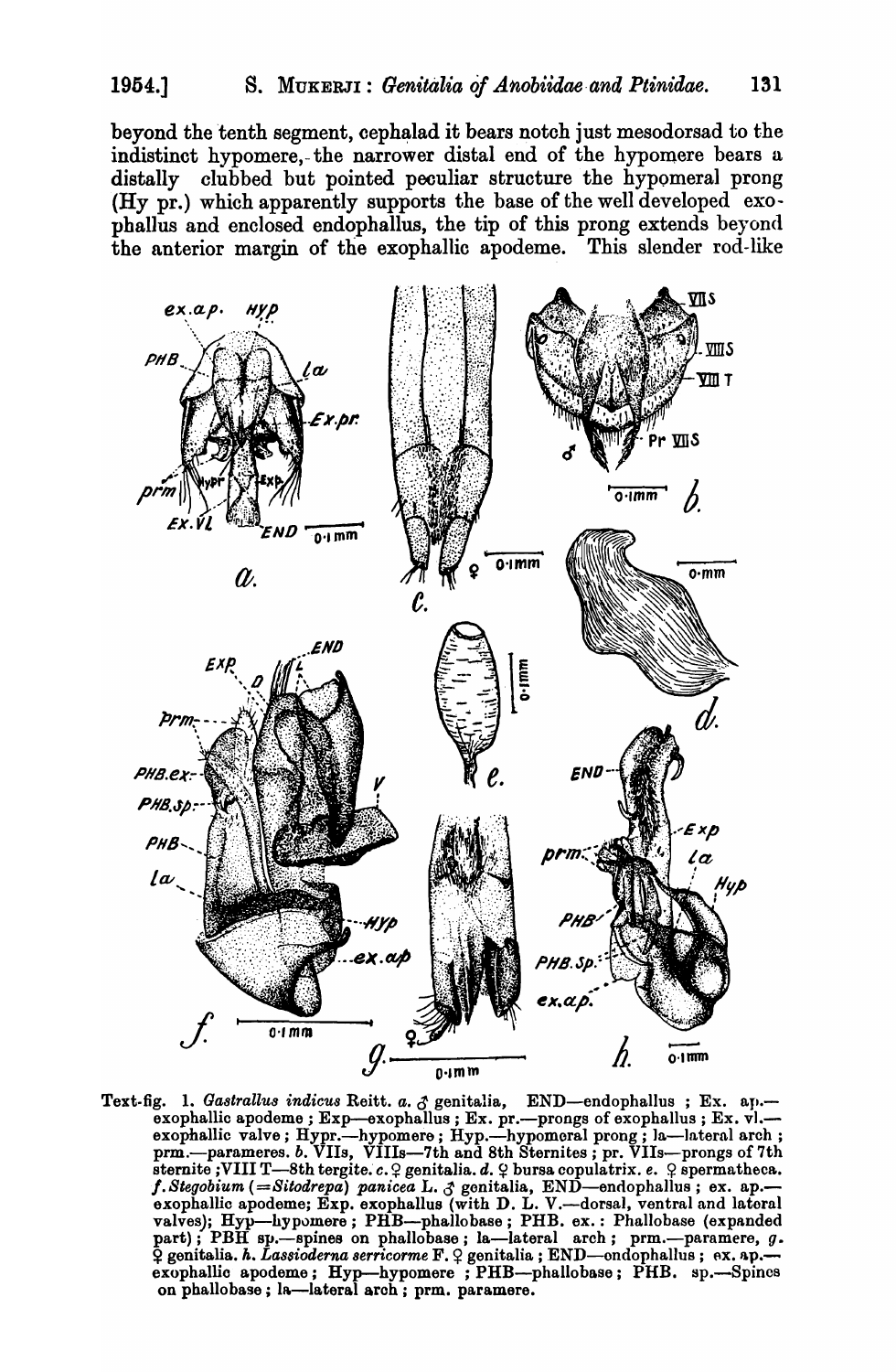structure according to Sharp and Muir (1912)<sup>1</sup> present also in *Ptilinus pectinicornis.* The hypomeral prong appears to vary in size in *Gastrallus indicus Reitt.* 

The entire ninth and tenth segments remain covered up by the arch- .shaped oighth segment as also by a pair of sub-triangular median processes  $(Text{-}fig. 1, b)$  which taper off distally (Pr VIIs), these processes appear feathery being furnished with longish hairs entad.

## FEMALE. (Text-fig. 1,  $c, d, e$ .)

Tenth segment appears as separate plates dorsally with sparsely<br>tributed longish setae on distal two-thirds, the inner and distributed longish setae on outer margins of the pair of plates almost parallel, meso-ventrad to the plates fine and compact backwardly directed setae in large numbers visible.<sup>2</sup> The plates of the tenth segment converge to a point at the tip and appear closely apposed, their distal extremities reaching half the length of the first segment of the cercus; first segment of cercus subcylindrical, slightly curved and nearly equal in thickness, its distal tip angularly exoavated ectad, the excavated area bears medium-sized long hairs; the second segment comparatively smaller, sub-cylindrical and appears slightly dilated at the distal end which bears longish hairs. Bursa copulatrix  $(d)$  saccular, slightly curved at the distal end. Spermatheca sub-ellipsoidal (e), its distal margin furnished with circular rim.

## Stegobium (Sitodrepa) panicea (L).

## MALE. (Text-fig.  $1, f.$ )

The lateral arch (la) of each side more or less distinct and descends ventrad almost perpendicularly from the phallobase (PHB), on each side they appear as arcs, ventrad they meet to form a short, stumpy convex hypomere (Hyp) which projects anteriorly and fits in with the ventral condylar portion of the ninth segment. The phallobase (PHB) fairly conspicuous. From the latero-ventral border of the lateral arches somewhat laterad to the exophallus originates, finger-shaped and rather long, left paramere *(prm.)*; it is more or less uniform in thickness and somewhat curved near about the middle, distally slightly narrower and rounded off, with sensory hairs distributed over distal two-thirds; the right paramere thicker, considerably shorter than the left and spatulate, it arises ventrad to the leaf-like distal projeotion of the phallobase (PHB. ex) from its anterior margin and furnished almost throughout its length with short sensory hairs; at the base of the leaf-like extension of the phallobase, a pair of thick set spines visible (PHB *sp.),* proximally their pointed ends closely apposed. In contrast to the genus *Gastrallus* the exophallus (Exp) appears considerably modified so much so that three separate sclerites distinguishable, whioh appear to work in unison, the oonvex dorsal part (D) covers the endophallus (END) which when everted appears as a short, thin-walled projeoted process longitudinally striated in appearance, the lateral part of the exophallus  $(L)$  form the

<sup>&</sup>lt;sup>1</sup>Sharp, D., and Muir F., *Trans. ent. Soc.*, London. part III, p. 534 (1912).

<sup>&</sup>lt;sup>2</sup> This setal arrangement of the tenth segment appears to be characteristic of the two families.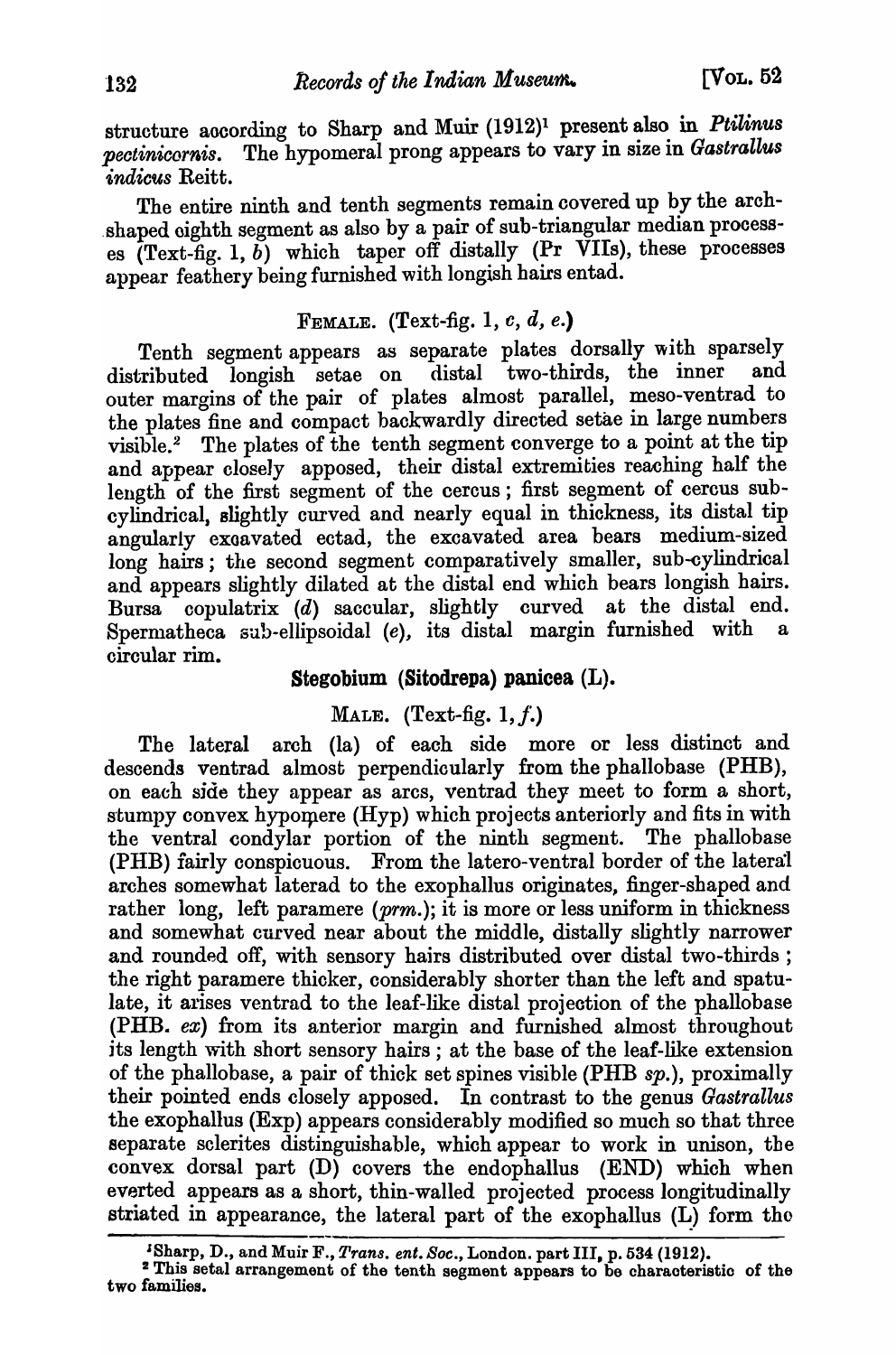latero-ventral support of the composite exophallus, while the narrow winnow shaped portion  $(V)$  supports the latero-ventral  $(L)$  and doral (D) parts of the composite exophallus, the ventral part apparently acting as a fulcrum. The exophallic apodeme (ex. ap.) when present not distinct and apparently remains covered up by the ninth tergite. The ninth tergite bears a finger-shaped slightly curved process, its curved portion fits in with the projection of the hypomere (Hyp).

## FEMALE. (Text-fig. 1,  $g$ .)

Tenth segment subquadrate, the division between the two plates on the dorsum appears incomplete as compared with the other genera, the fine suture running upto the distal two-thirds, the two portions run closely apposed and end almost to a point. The first segment of right cercus sub-cylindrical slightly dilated at the tip with an angular excavity ectad, the excavity furnished with fine setae ectad and entad; the second segment originates from the distal excavityof the first and about half the length and one-third the thickness of the first with a fine long curled hair at the tip; left cercus single jointed, sub-cylindrical and appears excavated entad throughout, with the distal end rounded off, its proximal edge bears inwardly a transverse notch the entire left cercus appears more deeply pigmented as compared to the right.

## Lasioderma serricorne F.

# MALE. (Text-fig. 1, h; Text-fig. 2, *a,* b.)

The lateral arches (h) appear to emerge from the phallobase (PHB) as a thin sub triangular lamina on each side progressively narrowed anteriorly, distally they surround the circular foramen; exophallus (Ext) more or less tubular proximally somewhat oblique and uniform in thickness, no valve traceable on the exophallus; exophallic apodeme  $(ex, ap)$  when present not broad and laminated; the hypomere (Hyp) does not appear to be fused with the lateral arches, in fact, a thin suture present between them, distally the hypomere abruptly narrows to a point and its tip remains fused with the ventral region of the phallobase ; the phallobase peculiar in that it bears a two jointed process (PHB.sp.) the basal joint of which distinctly thicker than the terminal finger-shaped segment; the parameres  $(prm)$  of each side peculiar in being trilobed (Text-fig. 2 a.) the three lobes differing from one another, the first (I) spatulate, narrow at base, concave and bears on its surface a large number of setae apparently sensory in function, the second (II) broad somewhat hollow at the base, finger-shaped, slightly curved and more or less uniform in thickness, the  $(I)$  and  $(II)$  appear to originate together from a common stem but the distal half of (II) remains very closely associated and enclosed within the groove of the third; the third lobe (III) of the paramere peouliar in that its wall of one side near about the middle perpendicular to its long axis, this portion of  $(III)$  encloses the distal half of (II), the raised portion distally well rounded off and bears a distinct notch near about the tip, the raised portion of (III) enclosing (II) apparently prevents displacement and keeps the parameres in position, a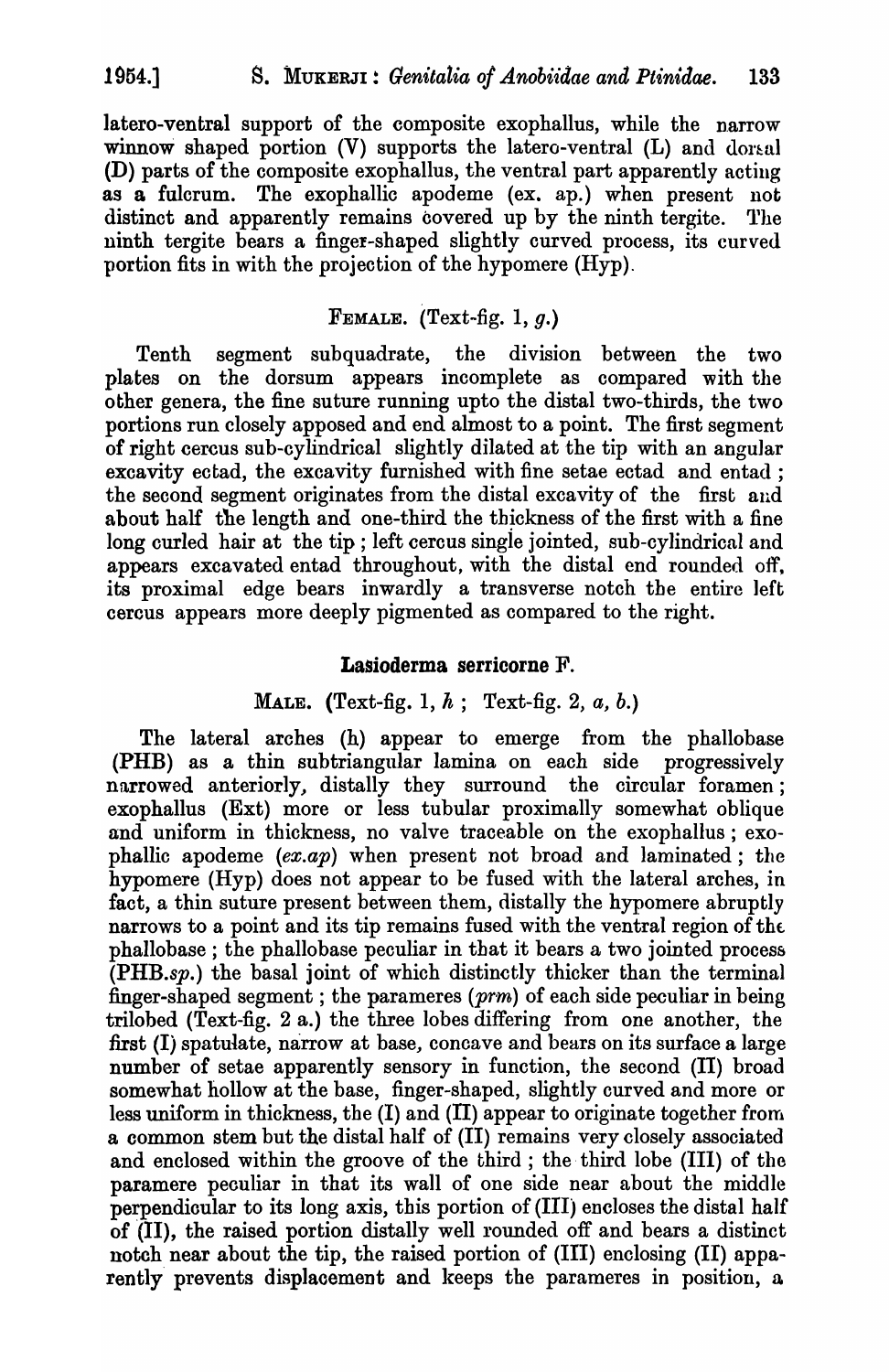few hairs traceable near about the base and distal portions of (III), near about the tip of (III) a small but distinct tubercle traceable; the endophallus appears slightly curved near about the tip and when. everted appears polymorphic at the terminal end, the endophallus bears inwardly characteristic groups of setae (Text-fig. 1, h.) and spines (Text-fig. 2, b.) of various shape and size, these act as claspers.

### FEMALE. (Text-fig. 2,  $c, d, e$ .)

Tenth segment dorsally represented by a pair of broad plates which appear subquadrate and somewhat convex, narrower and rounded of at the distal margin; just meso-ventrad of the plates of tenth segment, fine backwardly directed setae in longitudinally placed compact group traceable, distad the plates furnished with a few short as also longish hairs ; first segment of the cerci large, well rounded off distally and the tip excavated slantingly ectad, the excavated area bearing a few longish hairs, hairs present anteriorly on the body. of the first segment, the second segment of the cerci subcylindrical, minute and vestigeal bearing a few fine hairs at the tip; Bursa copulatrix, saccular, large with a pair of distinct circular cup-like structures  $(d, bu, cu.);$ spermatheca sub-ellipsoidal with a thick circular cap-like structure on top (e).

### **PTINIDAE**

## Gibbium psyllioides Czemp. 1778-(scotias F. 1781).

### MALE. (Text-fig. 2, *f.)*

The male genitalia as compared to the Anobiids extremely simple. The parameres (prm) thick at base and tapering distally, sub-triangular, slightly curved distad with a broad groove running entad; thickly built hypomere (Hyp) tridradiate, the two proximal prongs directed angularly anterolaterad beyond the distal border of the ninth sternite; the distal median one thicker at the base, sub-triangular, with its narrow pointed end directed mesially distad, its distal margin reaching nearly the entire length of the thick set broad cylindrical exophallus; proximal half of the paramere appears to be intimately fused with the tenth segment ventrally with no trace of any lateral arches, between the prongs of the proximal arms of hypomere, a small roundish process present mesially, a small ellipsoidal perforation present in the hypomere dorsally which appears to communicate ventrally with a median longitudinal slit dividing the hypomere into two separate parts; apparently the well developed hypomere supports the fairly large exophallus; the cylindrical exophallus (Exp) with a wide circular opening at the tip and a fine longitudinal slit ventrad just above the distal prong of the hypomere; the endophallus (END)-the everted part broad, sub-cylindrical with its distal rim slightly narrower, no endophallic armature traceable.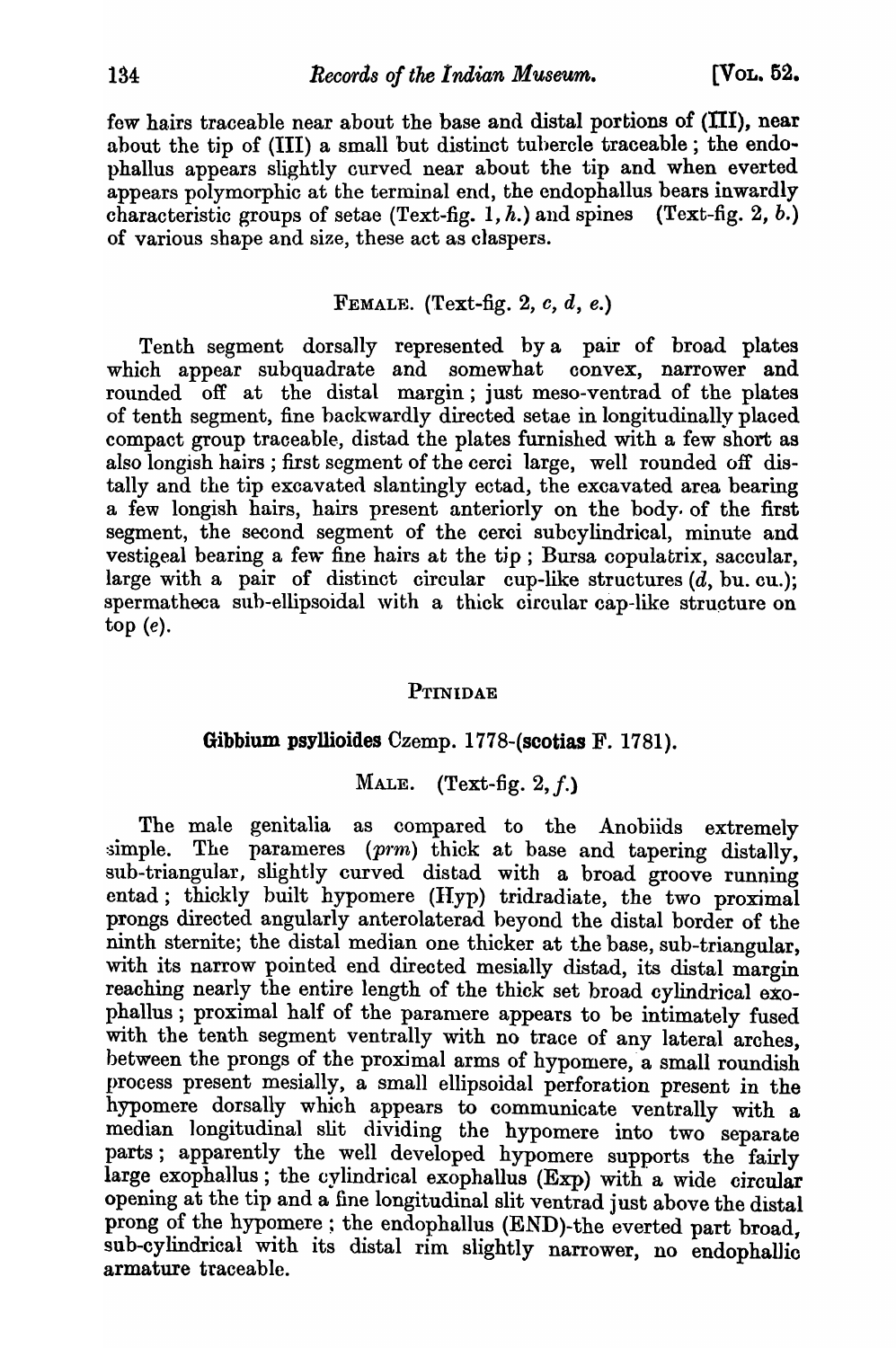FEMALE. (Text-fig. 2,  $q. h. i.$ )

Tenth segment subquadrate dorsally, with its inner margin more or less straight, mesoventrad the plates bear compact



Text-fig. 2—Lasioderma serricorne F., a., parameres; b., exophallic armatures; c.,  $\varphi$  genitalia; d., bursacopulatrix; e., Spermathaca; f., Gibbium psyllioides Czemp.  $\beta$  genitalia, END—endophallus; Exp—exophallus; HYP

longitudinal group of backwardly directed setae; the first segment of the cerci large, sub-cylindrical and nearly equal in thickness, with its basal part excavated entad while the distal margin excavated angularly ectad, the excavity bearing longish hairs some of which extend beyond the second segment of the cerci, the second segment

1954.1